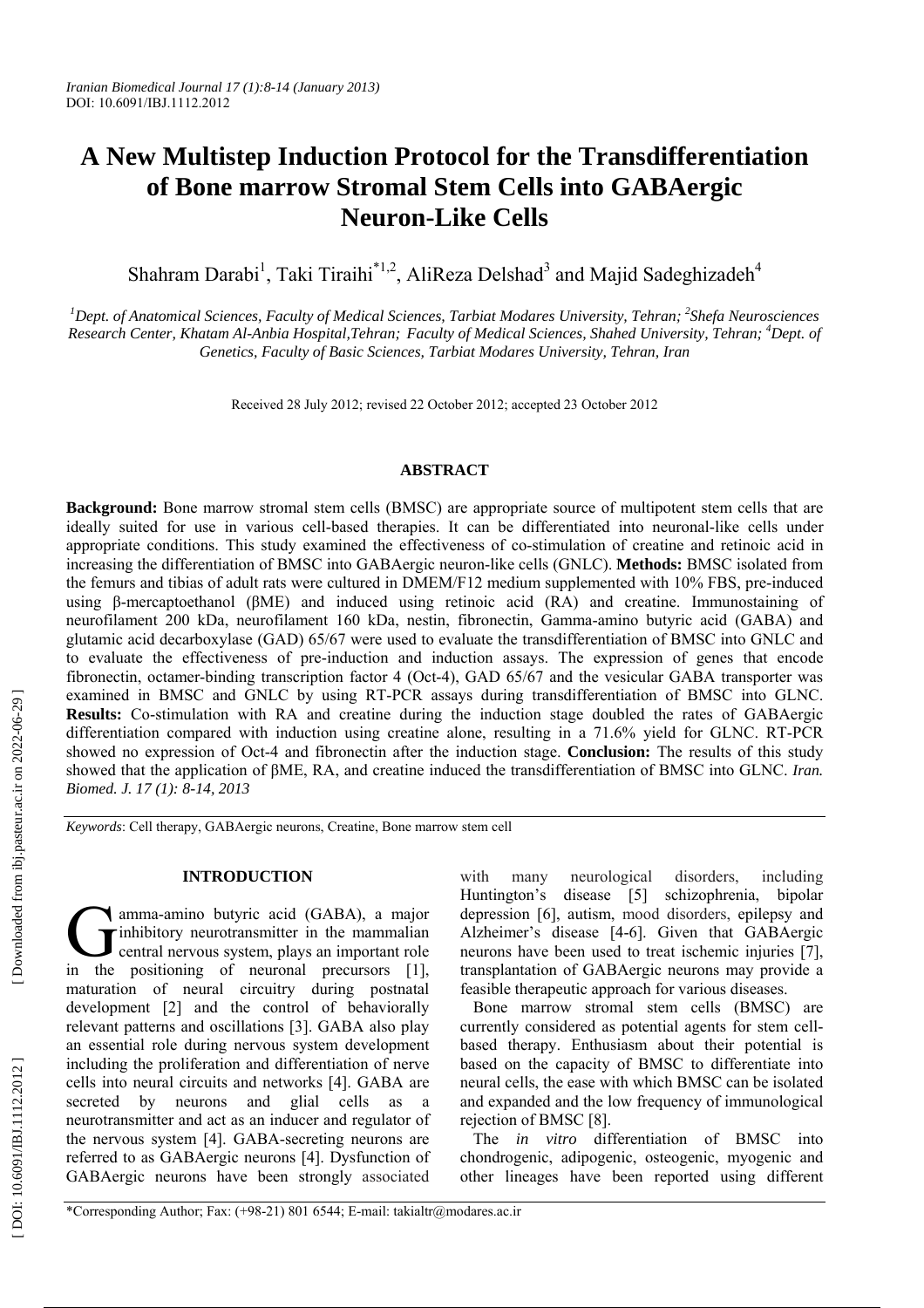induction protocols [8-10]. Gharibani *et al.* [10] showed that BMSC were transdifferentiated into GABAergic neuron-like cells (GNLC) after preinduction in the presence of β-mercaptoethanol (βME) and retinoic acid (RA), followed by induction in the presence of potassium chloride. Creatine, which is synthesized from the amino acid arginine, glycine and methionine, serves as a substrate for creatine kinase (CK) and regulates cellular ATP levels. Previously, creatine was shown to induce the differentiation of the striatal GABAergic neurons [11]. The present study showed an induction protocol for transdifferentiation of BMSC into GLNC, which uses RA and creatine as inducers. We improved the yield of GNLC generated from BMSC.

### **MATERIALS AND METHODS**

*Preparation of rat bone marrow cells .* All animal experiments in this study were based on approved protocols that follow the guidelines of the Ethical Committee at Tarbiat Modares University (Tehran, Iran). Adult female Sprague-Dawley rats (200-250 g) were obtained from the Razi Vaccine and Serum Research Institute (Tehran, Iran). BMSC were collected by marrow aspiration of the shafts of femurs and tibias into DMEM/F12 (GIBCO, BRL, Eggenstein, Germany) supplemented with 10% FBS using a 21-G needle. Cells were separated through gentle pipetting and filtered through a 60-um nylon mesh. The cells were then washed in PBS and centrifuged at  $400 \times g$ for 5 min. The cells were seeded onto 25-cm<sup>2</sup> flasks containing DMEM/F12 medium supplemented with 10% FBS, 100 U/ml penicillin/streptomycin (GIBCO, BRL, Eggenstein, Germany) and 2.5 µg/ml fungizone (Invitrogen, Paisley, Scotland). They were then incubated at 37°C in 95% relative humidity and 5% CO 2 for 2 days. Any non-adherent cells in the flasks were discarded. Upon reaching confluence, the cells were harvested by treating with 0.25% trypsin and 1 mM EDTA at 37°C for 5 min, split at a ratio of 1:3 and propagated until the third passage. The viability of the cell cultures was 95%. Cells from the third passage were then used for RT-PCR and immunostaining analyses using the following marker fibronectin, octamer-binding transcription factor 4 (Oct-4), glutamic acid decarboxylase 1 and 2 (GAD1 and GAD2) and vesicular GABA transporter (VGAT). The experiments involved two stages of culture, namely pre-induction and induction. Pre-induction was performed by seeding the cells onto the 24-well plates at a density of  $10^{4}$  cells/cm<sup>2</sup>, replacing the culture medium with serum-free DMEM-F12 (Gibco, BRL) containing 1 mM  $\beta$ ME and 2% B<sub>27</sub>and then incubating

the cells for 24 h [6]. To determine the optimal dose and time for induction, pre-induced cells were treated with different concentrations of creatine(0, 2.5, 5 and 10 mM), which were added to the DMEM-F12 culture medium containing 5% FBS and 2%  $B_{27}$  on days 1, 2, 4 and 6 of the induction stage. The percentage of immunoreactive cells was used as a parameter to determine the extent of the induction. After determining the optimal exposure time and dose of creatine for induction of the cells, the cells were then co-stimulated with creatine and 10 µM RA.

*Immunocytochemistry .* Pre-induced and induced third-passage BMSC were washed three times in 0.1 M PBS, fixed in 4% paraformaldehyde at room temperature for 30 min, pre-incubated in 0.1% Triton X-100 in PBS plus 10% FBS for 1 h, washed in PBS and incubated with the primary antibody at 4°C overnight, then rinsed 3 times in PBS. The cells were incubated with the secondary antibody at room temperature for 2 h. All antibodies were purchased from Millipore, Germany except the secondary antibody. The secondary antibodies used were antirabbit IgG antibody conjugated with fluorescein isothiocyanate (FITC, 1:300; Chemicon, Hofheim, Germany)and anti-mouse IgG antibody conjugated with FITC (1:100; Millipore, Germany). The cells were then rinsed twice in PBS for 15 min and counterstained with ethidium bromide for 1 min to visualize the nuclei. The cells were washed again in PBS and examined using a fluorescence microscope (Olympus model,  $1 \times 71$ , Japan). The following primary antibodies and dilutions were used: mouse anti-CD106 monoclonal antibody (1:300; Millipore), mouse anti-CD31 monoclonal antibody (1:200; Millipore), rabbit anti-CD45 polyclonal antibody (1:300; Millipore), mouse anti-CD90 monoclonal antibody (1:300; Millipore), anti-CD44 monoclonal antibody (1:200; Millipore), mouse anti-CD34 monoclonal antibody (1:300; Millipore), mouse anti-fibronectin monoclonal antibody (1:400 Millipore), mouse anti-nestin monoclonal antibody (1:300; Millipore), mouse antineurofilament 200 kDa (anti-NF-H) monoclonal antibody (1:400; Millipore), mouse anti-neurofilament 160 kDa (anti-NF-M) monoclonal antibody (1:300; Millipore) and mouse anti-GABA monoclonal antibody (1:500). The number of immunoreactive cells was determined to estimate the percentage of immunoreactive cells. A random table was used to select the fields and in total, 200 cells were counted [12]. Immunostaining assays were performed in triplicate for each marker.

*RT-PCR*. Total cellular RNA was isolated from the BMSC and the GLNC by using the High Pure RNA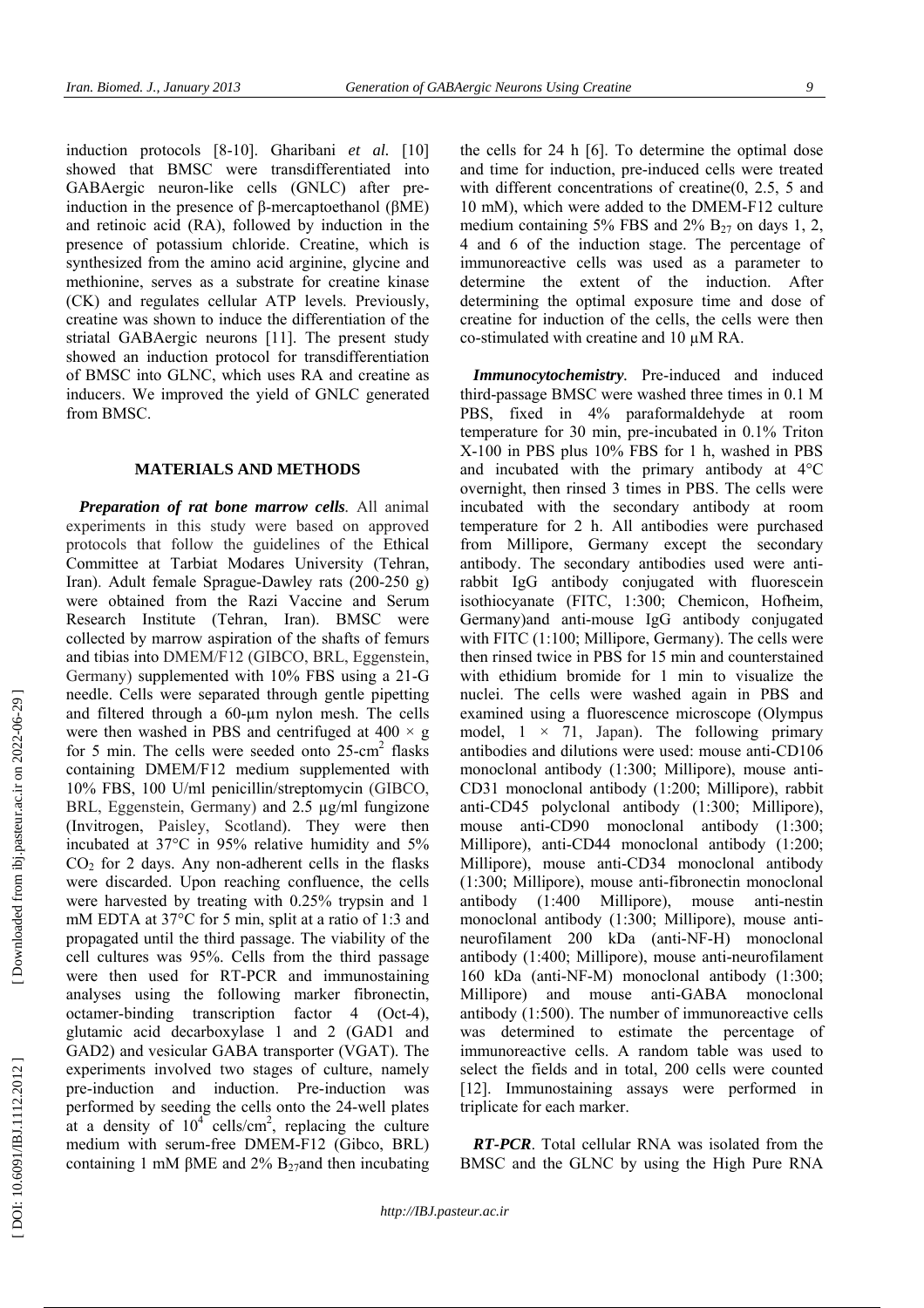Isolation Kit (Roche Biochemicals, Mannheim, Germany). This was followed by treatment with DNase amplification grade kit (Invitrogen, Paisley, Scotland). Single-stranded cDNA was subsequently generated using a first-strand cDNA synthesis kit (MBI Fermentas, Vilnius, Lithuania) and cDNA amplification was performed with the following primers: fibronectin (GenBank ID: NM01914), 5'-CTGTCCTGTGGCTGTGTCC-3 ′ (sense) and 5 ′ - CAGTAGTAAAGTGTTGGCATGT-3 ′ (antisense, 221-bp product); Oct4 (GenBank ID: NM001009178),<br>5'-GGCTGTGTCCTTTCCTCT-3' (sense) and 5'-TCTCTTTGTCTACCTCCCTTC-3' (antisense, 217) bp); GAD1 (GenBank ID:  $NM017007$ ), ′ - AACAGTAGAGACCCCAAGAC-3 ′ (sense) and 5 ′ - GCAGATCTTGAGCAAACAG-3 (antisense, 336) bp); GAD2 (GenBank ID: NM012563), 5 ′-AGAGA GGAGGGACTGATGC-3 ′ (sense) and 5 ′-TTGTGTG CTGAGGCTTCC-3 ′ (antisense, 279 bp); VGAT (GenBank ID: NM031782), 5 ′-TTCCTATCTCCAT CGGCATC-3 ′ (sense) and 5 ′-TCCGTGATGACTTCC TTGG-3 ′ (antisense, 198 bp). All procedures were performed according to the manufacturer's instructions. Following 34 cycles of amplification in a thermocycler, *PCR products were resolved* by 2% agarose gel electrophoresis and stained with ethidium bromide. The fluorescent bands were photographed using a gel documentation system (Uvtec D55, France).

Statistical analysis. The results were analyzed using the SPSS software release 13 (SPSS Inc., Chicago, IL, USA) and analysis of variance (ANOVA) with Tukey's multiple test for comparison among groups.

## **RESULTS**

*Preparation of bone marrow stromal stem cells.* BMSC (third passage) were immunostained with antibodies against CD90 (Fig. 1A) and CD44 (Fig. 1B), both of which are markers of mesenchymal stem cells, as well as with antibodies against CD106 (Fig. 1C), which is a marker of mesenchymal stem cells derived from BMSC. The cells were negatively immunostained with antibodies against CD34 (Fig. 1D), CD45 (a hematopoietic cell marker, Fig. 1E) and CD31 (an endothelial cell marker, Fig. 1F).

*Dose response and time course .* At pre-induction stage,  $\beta$ ME (24 h) and B<sub>27</sub> effects were done using immunoreactive cells for different antibodies. The expression of fibronectin was decreased during the preinduction stage, whereas the expression of nestin and



**Fig. 1.** Immunostaining of BMSC for different markers of cell differentiation. **(A)** CD90, **(B)** CD44, **(C)** CD106, **(D)** CD34, (E) CD45 and **(F)** CD31. BMSC were immunolabeled with primary antibody, incubated with FITC-conjugated secondary antibody and counter-stained using ethidium bromide.

NF-M was increased. Although the level of NF-H expression increased during the pre-induction stage, the increase in the level of GABA was not considerable. We thus performed an induction stage to increase GABA expression in pre-induced cells.

A dose-response analysis that involved immunestaining with anti-GABA antibody was conducted to determine the optimal dose of creatine for transdifferentiation of BMSC to GNLC. Figure 2 shows the means and the standard errors of the means of the data collected using the immunoreactive cells. These data revealed positive correlations between rates of transdifferentiation and both the duration of exposure to creatine and the concentration of creatine. A timedependent increase in GABA expression was observed in all creatine doses tested.

Treatment of pre-induced cells with creatine at concentrations of 1, 2.5, 5 and 10 mM on days 1, 2, 4, and 6, respectively showed that GABA expression in GLNC was significantly higher after treatment with 5 mM creatine (without RA) for 4 days  $(30.8\% \pm 1.4)$ when compared with the other doses of creatine and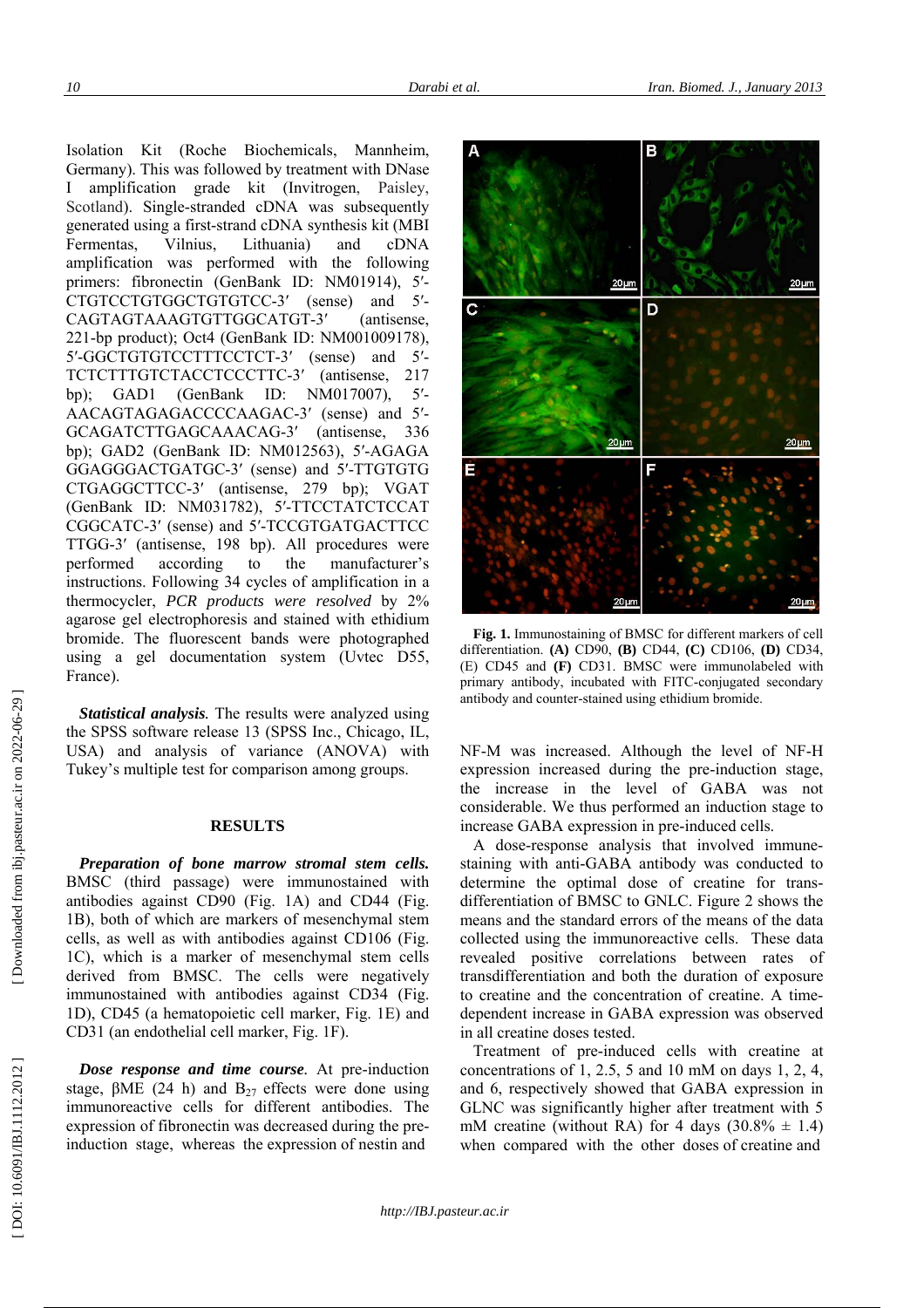

Fig. 2. Histogram of the mean and the standard errors of th mean percentage of GABA-immunoreactive cells at th induction stage in the presence of creatine alone  $(1, 2.5, 5$  an 10 mM) at days 1 (D1), 2 (D2), 4 (D4) and 6 (D6) of inductio respectively. Values are represented as mean  $\pm$  SEM;  $*P<0.0$ compared to other doses at the same time point;  $\uparrow P < 0.0$ <br>compared to other days at the same concentration. compared to other days at the sam the the nd on, 05, as ne as ne as ne as ne and the mean of the state of  $\alpha$  as ne and the negative mean  $\alpha$ 

compared to other days at the same concentration.<br>
other days (*P*<0.05). The maximum effective dose wa determined to be 5 mM (Fig. 2). The optimal creatin treatment (exposure to 5 mM creatine for 4 days) wa used for costimulation with RA  $(10 \mu M)$  and transdifferentiation of BMSC into GNLC. Figure shows the means and the standard errors of the mea shows the means and the standard errors of the mean of the percentages of the immunoreactive cells. Th highest levels of differentiation of GLNC (71.6%  $\pm$ highest levels of differentia<br>1.36) were observed after 4 d 3 ns he

36) were observed after 4 days.<br>**Immunocytochemistry**. The anti-fibronectin antibody, which was employed as a stromal marker, was present in approximately 90% of the BMSC examine present in approximately 90% of the BMSC examined, whereas very few of the cells demonstrated expression of the transdifferentiation markers nestin, NF-M, NFand GABA (Fig. 3). A small  $(\leq 4\%)$ , but significan reduction in levels of fibronectin during the pre induction stage was associated with a 21.6% increas in levels of nestin. Figure 3 shows low levels o expression of GABA  $(7%)$  and NF-H  $(8.4%)$  durin expression of GABA (7%) and NF-H (8.4%) during<br>the pre-induction stage. Also, Figure 4 shows image

obtained using fluorescence<br> **RT-PCR**. The levels of tra **RT-PCR**. The levels of transcripts that encode Oct-4 obtained using fluorescence microscopy.<br> **RT-PCR**. The levels of transcripts that encode Oct-4<br>
fibronectin, GAD1, GAD2 and VGAT in BMSC wer compared before and after transdifferentiation. Th results of the RT-PCR analysis revealed that Oct-4 an fibronectin were expressed in the BMSC, whereas th fibronectin were expressed in the BMSC, whereas th<br>GABAergic markers GAD1, GAD2 and VGAT wer not expressed. On the other hand, induction with  $B_2$ not expressed. On the other hand, induction with  $B_2$ <br>RA and creatine resulted in repression of Oct-4 an<br>fibronectin expression, whereas the expression of fibronectin expression, whereas the expression o uron markers was detecte d d (Fig. 5). H nt, re-se of ng es 4, re he nd he re 27, nd of

#### **DISCUSSION**

Cell replacement therapy using transdif BMSC has the potential to restore impaired transmissions and dysfunctions [13]. Stu earlie r transd i the induction stage, neither fibronectin nor O expressed, whereas nestin, NF-M and N found to have increased expression [9, 16, 1 GAD2 and VGAT were expressed during the stage as reported elsewhere [10]. Nesti n was also expressed after pre-induction of the cells with  $\beta$ ME [13, 18] *in vitro* transdifferentiation of BMSC into [13, 18] *in vitro* transdifferentiation of BMSC into neuron-like cells was initially reported by Woodbury *et* neuron-like cells was initially reported by W *Neurons Using*<br>
1 replacemer<br>
C has the potentistics and<br>
ifferentiated<br>
duction stage<br>
ssed, wherea<br>
2 and VGAT<br>
as reported<br>
ssed after pr<br>
18] *in vitro*<br>
2 and VGAT<br>
as reported<br>
ssed after pr<br>
18] *in vitro*<br>
2 1993, r shown<br>differentiated<br>duction stage **Example 12**<br> **DISCU**<br> **C** replacement theral C has the potential to cot<br>
In replacement theral infisions and dysful<br>
infferentiated into ect<br>
and VGAT were exercised expressed after pre-induction stage, neither<br>
as repor that indu into ectodermal cells [14, **BMSC** ifferentiated<br>d inhibitory<br>tudies have could 4, 15]. After<br>Oct-4 were NF-H were<br>17] GAD1, he induction

*al.* [13] using βME and dimethy<br>Since 1993,  $B_{27}$  with defined f [13] using βME and dimethyl sulfoxide.<br>Since 1993,  $B_{27}$  with defined component employed as a serum-free medium that elim need for supplementation with serum [19 study, the viability of cell cultures after pre was 70% that was higher than the viabilitie<br>previously  $[10]$ . B<sub>27</sub> may prevent the develo previously [10].  $B_{27}$  may prevent the devel Since 1993, B<sub>27</sub> with defined components has been employed as a serum-free medium that eliminates the need for supplementation with serum [19]. In this study, the viability of cell cultures after pre-induction was 70% th stage, thus leading to an increased cell re stage, thus leading to an increased cell resistance to biological oxidants. In our study, both  $\beta ME$  and  $B_{27}$ were employed as pre-inducers; however, ot have used  $\beta$ ME and RA for indu transdifferentiation of BMSC into neurona 20]. ther studies<br>tucing the<br>al cells [9,<br>otypic cells<br>increased 4<br>a change in

The number of both GABAergic pheno and nestin-positive progenitor cells was in days after induction. The failure to observe a days after induction. The failure to observe a



Fig. 3. The mean and the standard errors o Fig. 3. The mean and the standard errors of the mean percentages of cells immunoreactive to fibronectin (BMSC marker), nestin (neuronal progenitor cells marker), marker ) neurofilament 160 and 200 (neuronal marker) neurofilament 160 and 200 (neuronal marker) and GABA (GABA ergic neuron-like cells marker). Levels of these proteins were compared among BMSC, pre-induced cells cells after 4 days of exposure to retinoic acid cells after 4 days of exposure to retinoic acid a Values are represented as mean  $\pm$  SEM;  $*P<0$ compared with other groups; \*\**P*<0.05, nestin compared to pre-induced cells;  $\uparrow P \leq 0.05$ , GABA compared to other experimental groups. neuronal progenitor cell marker), and induced<br>and creatine.<br>0.05, BMSC<br>in expression<br>A expression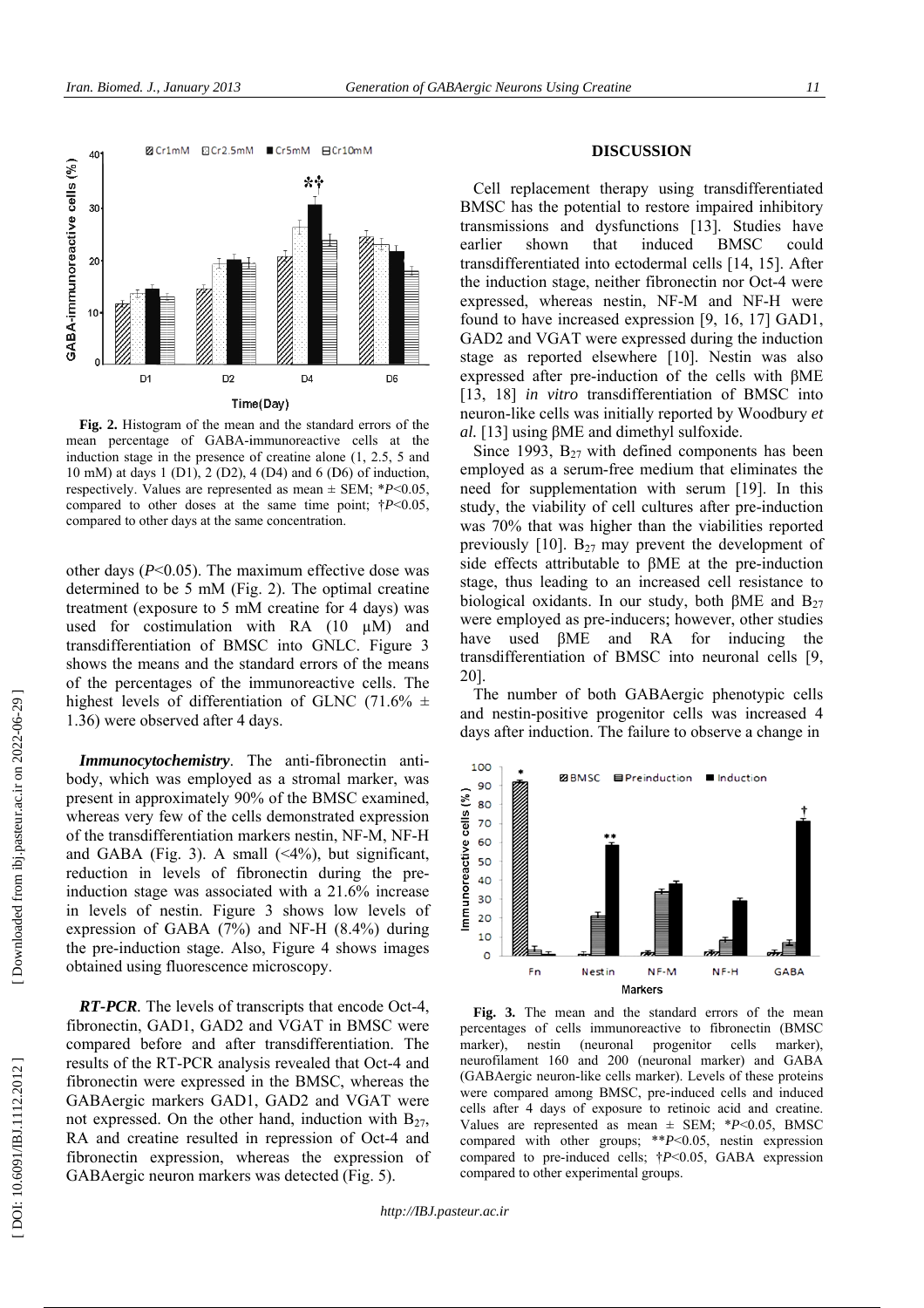

**Fig. 4.** Photomicrographs of bone marrow stromal stem cells (BMSC) and GNLC derived from BMSC after immunostaining. Cells were labeled with primary antibody against the following markers: fibronectin in BMSC **(A)** and nestin**(B)**, neurofilament 160 **(C)**, neurofilament 200 **(D)**, GAD65/67 **(E)** and GABA **(F)** in GNLC, followed by incubation with secondary antibody conjugated to fluorescein isothiocyanate. Nuclei were *counterstained with ethidium bromide* (1 µg/ml). [Scale bars: A, C and  $E = 50 \mu m$  and B, D and  $F = 20 \mu m$ .

the number of NF-H immunoreactive neurons suggests that the majority of the dividing cells possessed an immature neuronal phenotype [9, 21]. The high percentage of cells that were immunoreactive for nestin indicated that most of the cells in the cultures were neural progenitors. The results of this study demonstrate that BMSC can efficiently differentiate into GNLC in the presence of a combination of RA and creatine, thus providing an alternative technique for generating sufficient numbers of GNLC from BMSC. This RA-creatine treatment combination resulted significantly in a higher percentage of GNLC as compared to treatment with creatine alone. Interestingly, treatment with creatine alone caused only a slight (30%) increase in the total number of GABAergic neurons. Among reagents used to differentiate embryonic stem cells into the neural progenitors, RA remains the most effective result [22, 23]. This study demonstrates that exposure of rat BMSC to RA promotes the differentiation of neuronal precursors into GNLC (71.6%). Previous studies have shown that endogenous and exogenous RA are needed for GABAergic differentiation from embryoid bodiesderived from embryonic stem cells [23, 24].

In the central nervous system, creatine serves as a substrate for various isoforms of creatine kinase, including cytosolic brain-specific creatine kinase and ubiquitous mitochondrial creatine kinase and possibly induces more inhibitory synapses [25, 26]. The phosphocreatine *system* plays a key role in regulating ATP metabolism by promoting energy homeostasis [27]. Moreover, creatine imparted neuroprotective effects against various toxic insults in rat fetal ventral mesencephalic and striatal cultures [11, 28] and prevented complications related to traumatic brain injury in children and adolescents [29].

Andres *et al.* [11] have shown that creatine directly influences the differentiation of neural stem cells into GABAergic neurons. Chatzi *et al.* [30] have shown that 93-96% of embryonic bodies cultured in neural



**Fig. 5**. RT-PCR analysis of bone marrow stromal stem cells (BMSC, upper panel) and GABAergic-like neurons transdifferentiated from BMSC (lower panel) using primers that specifically amplify transcripts that encode GAD1 (GAD67), GAD2 (GAD65), VGAT, fibronectin (Fn) and Oct-4. Glyceraldehyde 3-phosphate dehydrogenase (GAPDH) serves as an internal control housekeeping gene and negative control (Neg; RT-PCR with all of the RT-PCR components except the DNA template).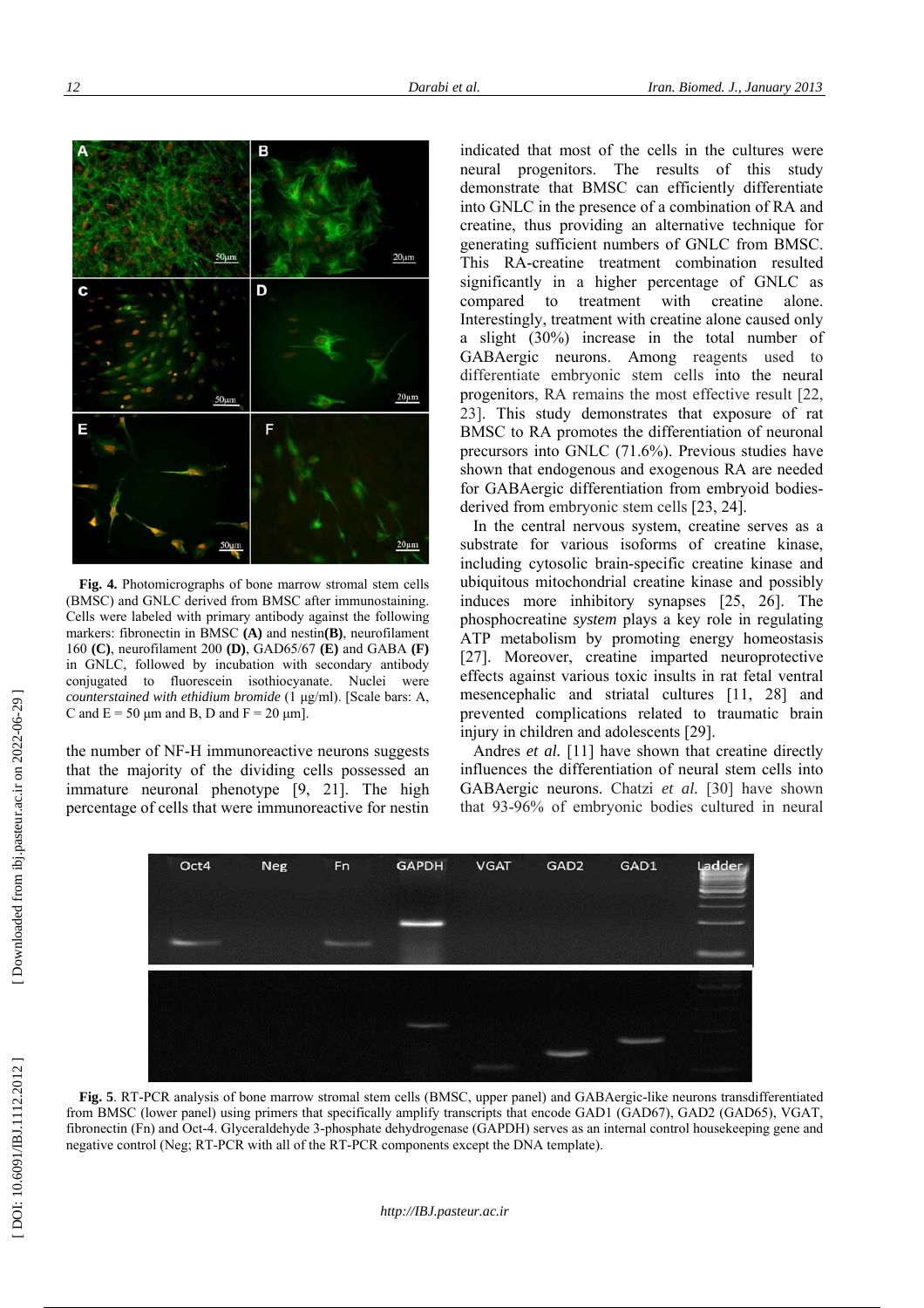media were differentiated into GABAergic neurons. Gharibani *et al.* [10] have reported that sequential treatment of BMSC with βME and RA followed by potassium chloride resulted in a 60% differentiation rate into GABAergic neurons. More recently, Gharibani *et al.* [31] have demonstrated the same proportion of GNLC (60%) using creatine as an inducer.

In this study, there was a significant increase in the yield of GNLC despite the use of creatine as an inducer. This issue demonstrates the importance of RA as a co-stimulator with creatine. The induction of neurotrophins may account for the action of creatine in the transdifferentiation of BMSC into cells with a GABAergic phenotype [31].

The results of this study showed that 71.6% of the BMSC were transformed into GLNC. The values obtained in this study are relatively high despite the heterogeneous nature of BMSC population when compared with broadly comparable studies that used neural stem cells and embryonic stem cells.

To understand the mechanisms that mediate creatineinduced differentiation, Andres *et al.* [28] have investigated the possible involvement of mitogenactivated protein kinase (MAPK) signal pathways. The canonical MAPK pathway has emerged as a major contributor to plasticity in vertebrates. MAPK are a family of serine/threonine kinases that include the extracellular-signal-regulated protein kinases [32]. These kinases are strongly activated by mitogens and in the central nervous system by neurotrophins and neurotransmitters. Creatine has been found to upregulate the expression of neurotrophins [31]. Neurotrophins are major effectors of signal transduction from the cell surface to the nucleus and are implicated in cell growth and differentiation [28, 32]. On the other hand, MAPK signaling is required for RA-triggered G0 cell cycle arrest and cell differentiation [33, 34].

Our findings may have significant implications for cell replacement therapies for the treatment of neurological disease. The induction of the GABAergic phenotype in BMSC by creatine and RA may increase yields of GLNC relative to the best current options. In addition, the differentiation-promoting properties of creatine demonstrated in the present study may also be relevant to both understanding and manipulating cellfate decisions for a range of stem cells.

#### **ACKNOWLEDGMENTS**

The project was funded by the Shefa Neurosciences Research Center at Khatam Al-Anbia Hospital, Tehran, (Grant # 86-N-105). We are also grateful for the support of the Faculty of Medical Sciences, Tarbiat Modares University, Tehran, Iran.

#### **REFERENCES**

- 1. D'Arcangelo G, Miao GG, Chen SC, Soares HD, Morgan JI, Curran T. A protein related to extracellular matrix proteins deleted in the mouse mutant reeler. *Nature.1995 Apr;374(6524):719-23*.
- 2. Chattopadhyaya B, Di Cristo G, Higashiyama H, Knott GW, Kuhlman SJ, Welker E et al. Experience and activity-dependent maturation of perisomatic GABAergic innervation in primary visual cortex during a postnatal critical period. *J Neurosci.2004 Oct; 24(43):9598-9611*.
- 3. Dudel J. Presynaptic inhibition of the excitatory nerve terminal in the neuromuscular junction of the crayfish. Pflugers *Arch Gesamte Physiol Menschen Tiere.1963 Sep;277: 537-57*.
- Jelitai M, Madarasz E. The role of GABA in the early neuronal development. *Int Rev Neurobiol.2005;71:27- 62*.
- 5. Bosch M, Pineda JR, Suñol C, Petriz J, Cattaneo E, Alberch J et al. Induction of GABAergic phenotype in a neural stem cell line for transplantation in an excitotoxic model of Huntington's disease. *Exp Neurol.2004 Nov; 190(1):42-58*.
- 6. Benes FM, Lim B, Matzilevich D, Walsh JP, Subburaju S, Minns M. Regulation of the GABA cell phenotype in hippocampus of schizophrenics and bipolars. *Proc Natl Acad Sci USA.2007 Jun;104(24):10164-9*.
- 7. Frahm C, Haupt C, Witte OW. GABA neurons survive focal ischemic injury. *Neuroscience. 2004;127(2):341- 6*.
- 8. Ankeny DP, McTigue DM, Jakeman LB. Bone marrow transplants provide tissue protection and directional guidance for axons after contusive spinal cord injury in rats. *Exp Neurol. 2004 Nov;190(1):17-31*.
- 9. Woodbury D, Reynolds K, Black IB. Adult bone marrow stromal stem cells express germline, ectodermal, endodermal, and mesodermal genes prior to neurogenesis. *J Neurosci Res. 2002 Sep;69(6):908-17*.
- 10. Mohammad-Gharibani P, Tiraihi T, Arabkheradmand J. *In vitro* transdifferentiation of bone marrow stromal cells into GABAergic-like neurons. *Iran Biomed J.2009 Jul;13(3):137-43*.
- 11. Andres RH, Ducray AD, Huber AW, Pérez-Bouza A, Krebs SH, Schlattner U et al. Effects of creatine treatment on survival and differentiation of GABA-ergic neurons in cultured striatal tissue. *J Neurochem.2005 Oct;95(1):33-45*.
- 12. Abdanipour A, Schluesener HJ, Taki T. Effects of valproic acid, a histone deacetylase inhibitor, on improvement of locomotor function in rat spinal cord injury based on epigenetic science. *Iran Biomed J.2012 Apr;16:90-100*.
- 13. Woodbury D, Schwarz EJ, Prockop DJ, Black IB. Adult rat and human bone marrow stromal cells differentiate into neurons. *J Neurosci Res.2000 Aug;61(4):364-70*.